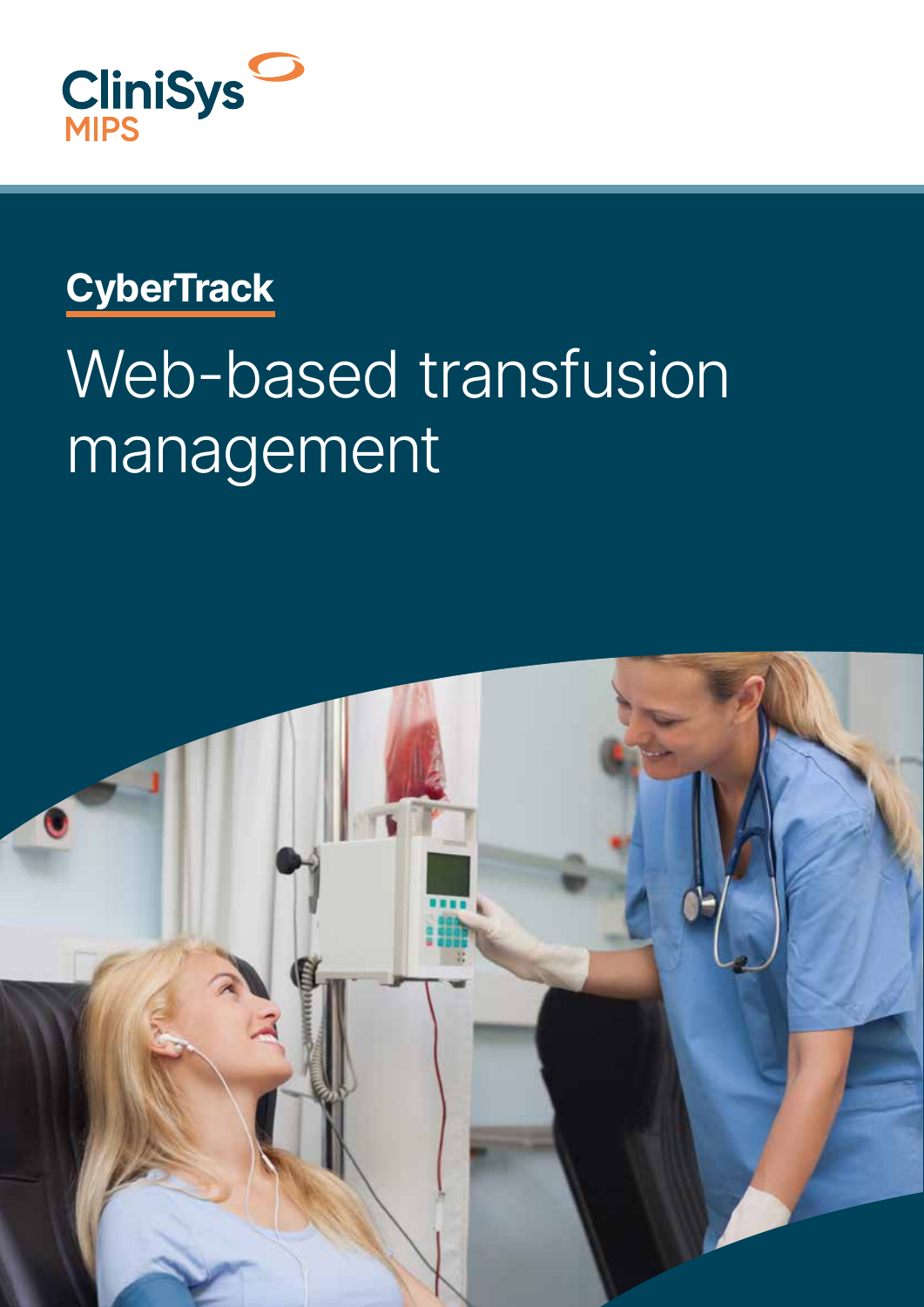

## Online transfusion management

CyberTrack is a web-based application for online transfusion registration and tracking.

It allows healthcare providers (nurses, doctors) from outside the laboratory to register a blood transfusion and to consult recent, current and future transfusion info.



CyberTrack allows online transfusion registration and tracing.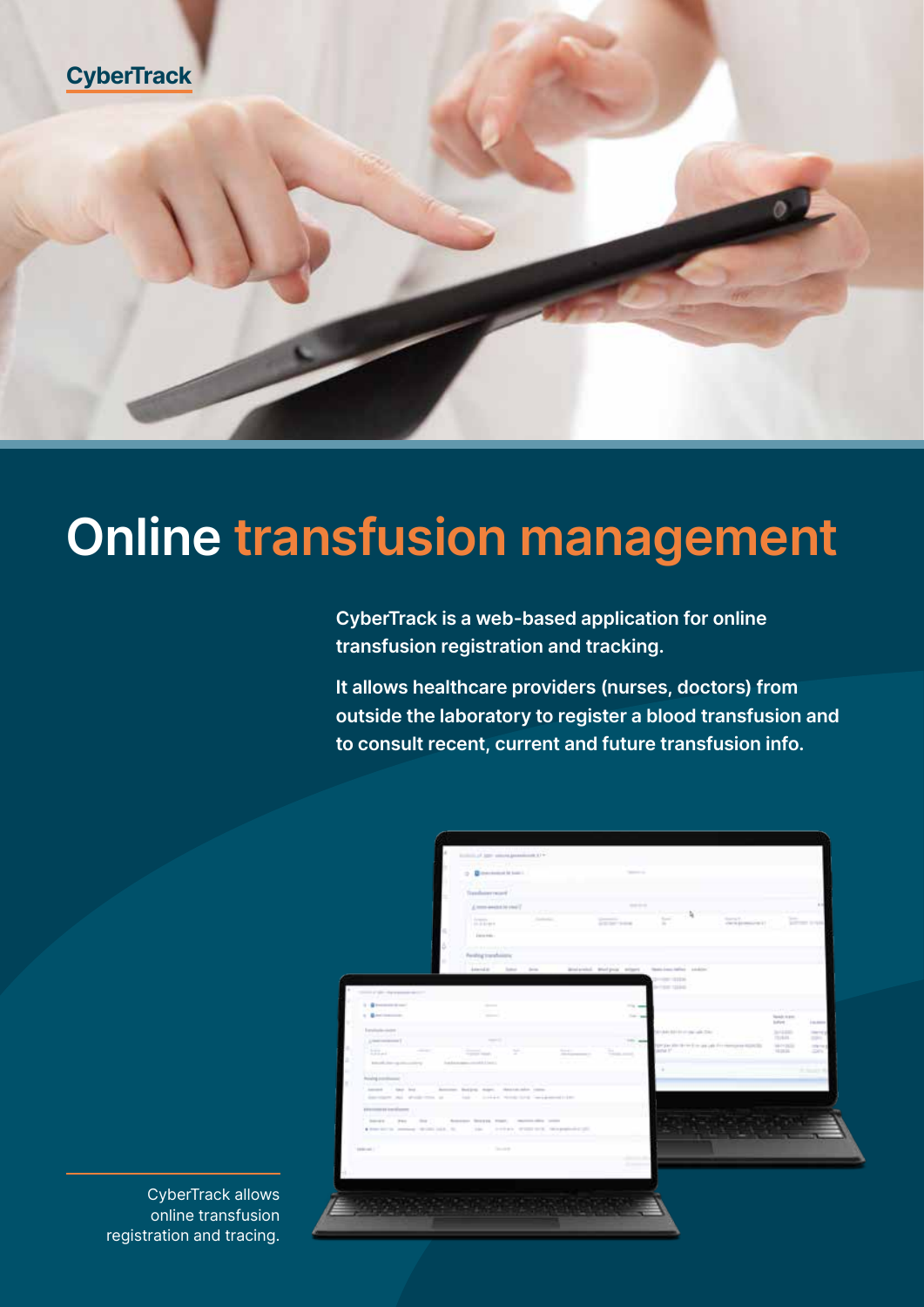#### **CyberTrack**





**Transfusion** outside the lab



Full traceability

process

Transfusion history consultation



Online retrieval of blood bag and patient info Fast and secure communication with the lab



Multilingual user interface

# Transfusion registration

One of the main features of CyberTrack is the possibility to register the start and end of a blood transfusion process from outside the laboratory.

When registering the start of a transfusion, the responsible doctor or assisting nurse has to scan both the patient ID and blood bag ID. This information will be sent to the LIS that will check if the scanned blood bag is compatible with the patient being treated. This offers a final bed-side safety check before actually performing the blood transfusion.

When registering the end of a transfusion, you can indicate if the transfusion has been interrupted and log any possible reactions (fever, nausea) observed during the transfusion process.

Both the start and end registration in CyberTrack are automatically processed and logged in the connected LIS.

| 2) Transfesierints<br><b>Hopca eription</b><br>Rengancy Court<br>Elertyn Absolute (Ok.)<br><b>HAMILI</b><br>TORCH D.C.<br>Д описомалю 9.<br>Abreved us.<br>R.C.<br>in tringless.<br><b>STEPS</b><br>15/12/2021 00:30:05<br>75<br>Extra infact autone as asseming (12/12/21 10:44)<br>nigator.<br>0.00144520528116<br>Bestonder -<br><b>Simo</b> :<br>Directoral dult<br>Listatum;<br>$103 - 15259996$<br><b>WAY</b><br>06012822<br>mard Insame generalisands J. Y.<br><b>位加</b> 拉: Sing Line<br>Responsible MC provedent Dr. Entlyn Asionals |  |             | Trainfusion started |
|----------------------------------------------------------------------------------------------------------------------------------------------------------------------------------------------------------------------------------------------------------------------------------------------------------------------------------------------------------------------------------------------------------------------------------------------------------------------------------------------------------------------------------------------|--|-------------|---------------------|
|                                                                                                                                                                                                                                                                                                                                                                                                                                                                                                                                              |  |             |                     |
|                                                                                                                                                                                                                                                                                                                                                                                                                                                                                                                                              |  |             |                     |
|                                                                                                                                                                                                                                                                                                                                                                                                                                                                                                                                              |  |             |                     |
|                                                                                                                                                                                                                                                                                                                                                                                                                                                                                                                                              |  |             |                     |
|                                                                                                                                                                                                                                                                                                                                                                                                                                                                                                                                              |  |             |                     |
|                                                                                                                                                                                                                                                                                                                                                                                                                                                                                                                                              |  |             |                     |
|                                                                                                                                                                                                                                                                                                                                                                                                                                                                                                                                              |  |             |                     |
|                                                                                                                                                                                                                                                                                                                                                                                                                                                                                                                                              |  | <b>DELL</b> |                     |

CyberTrack offers a final bed-side safety check before starting the transfusion.